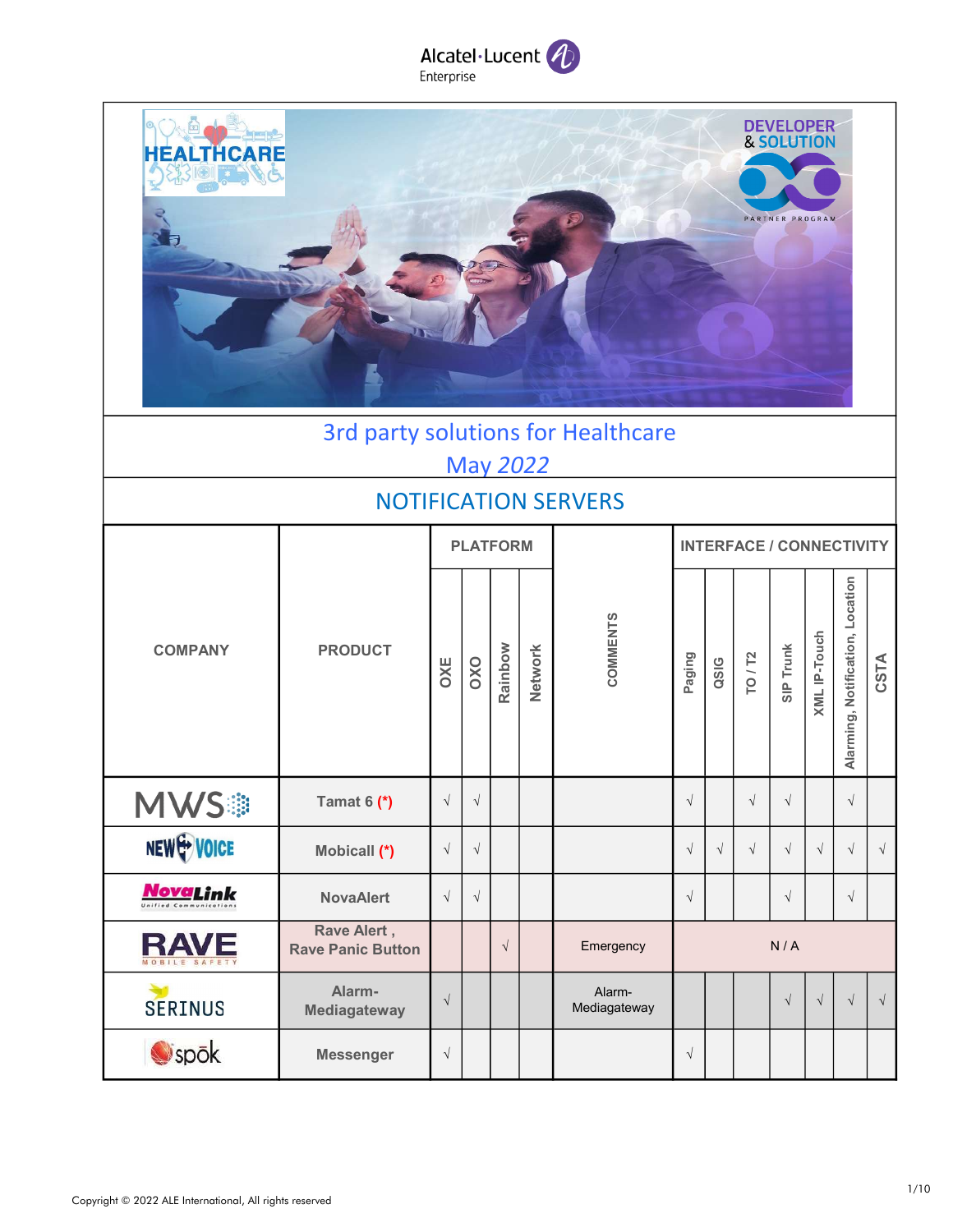

## PATIENT ROOM PHONES - DOOR PHONES

|                                             |                                                                                                            |            | <b>PLATFORM</b>      |         |         |                      |                      |                  |           | <b>APPLICATION TYPE</b> |            | <b>INTERFACE /</b><br><b>CONNECTIVITY</b> |              |                          |                       |        |  |  |
|---------------------------------------------|------------------------------------------------------------------------------------------------------------|------------|----------------------|---------|---------|----------------------|----------------------|------------------|-----------|-------------------------|------------|-------------------------------------------|--------------|--------------------------|-----------------------|--------|--|--|
| <b>COMPANY</b>                              | <b>PRODUCT</b>                                                                                             | OXE        | oxo                  | Rainbow | Network | HARD PHONES          | DOOR PHONES          | Video capability | VoWIFI    | IP DECT                 | VOWLAN     | OXO Basic SIP                             | OXO Open SIP | <b>OXE SIP Extention</b> | <b>OXE SIP Device</b> | Analog |  |  |
|                                             | IX-MV7, IX-DVF, IX-SS-<br>2G, IX-DA                                                                        | $\sqrt{}$  | $\sqrt{}$            |         |         |                      | $\sqrt{}$            | $\sqrt{}$        |           |                         |            |                                           | $\sqrt{}$    |                          | $\sqrt{ }$            |        |  |  |
| $\bigotimes$ AIPHONE <sup>®</sup>           | IX SOFT, IX DVM                                                                                            | $\sqrt{ }$ | $\sqrt{}$            |         |         |                      | $\sqrt{}$            | $\sqrt{}$        |           |                         |            |                                           | $\sqrt{}$    |                          | $\sqrt{ }$            |        |  |  |
|                                             | <b>IPAC101</b>                                                                                             | $\sqrt{}$  | $\sqrt{\phantom{a}}$ |         |         |                      | $\sqrt{\phantom{a}}$ |                  |           |                         |            |                                           | $\sqrt{}$    |                          | $\sqrt{}$             |        |  |  |
| Amphitach                                   | <b>IPAC500</b>                                                                                             | $\sqrt{ }$ | $\sqrt{}$            |         |         |                      | $\sqrt{}$            | $\sqrt{}$        |           |                         |            |                                           | $\sqrt{}$    |                          | $\sqrt{}$             |        |  |  |
| ascom                                       | <b>i62 / i63 DECT</b>                                                                                      |            | $\sqrt{ }$           |         |         | $\sqrt{}$            |                      |                  | $\sqrt{}$ |                         |            |                                           |              |                          |                       |        |  |  |
|                                             | <b>Myco II</b>                                                                                             | $\sqrt{ }$ |                      |         |         | $\sqrt{}$            |                      |                  |           |                         | $\sqrt{}$  |                                           | $\sqrt{}$    | $\sqrt{}$                |                       |        |  |  |
|                                             | <b>Myco III</b><br><b>XELLIP V2-3</b><br>NEW <b>REA</b>                                                    |            |                      |         |         | $\sqrt{\phantom{a}}$ |                      |                  |           |                         | $\sqrt{ }$ |                                           |              |                          |                       |        |  |  |
|                                             | XEPLATINE-AUDIO-<br>6B                                                                                     | $\sqrt{}$  | $\sqrt{}$            |         |         |                      | $\sqrt{\phantom{a}}$ |                  |           |                         |            |                                           | $\sqrt{}$    |                          | $\sqrt{ }$            |        |  |  |
| <b>CASTEL</b><br>COMMUNICATION AND SECURITY | XELLIP V2<br><b>XEAUDIO-10B</b>                                                                            |            | $\sqrt{}$            |         |         |                      | $\sqrt{}$            | $\sqrt{ }$       |           |                         |            |                                           | $\sqrt{}$    |                          | $\sqrt{ }$            |        |  |  |
| FOR BUILDINGS                               | XELLIP V2<br><b>XEPADVIDEO</b>                                                                             | $\sqrt{ }$ | $\sqrt{ }$           |         |         |                      | $\sqrt{ }$           | $\sqrt{ }$       |           |                         |            |                                           | $\sqrt{ }$   |                          | $\sqrt{ }$            |        |  |  |
|                                             | 9600 IP, 9602 IP                                                                                           | $\sqrt{ }$ |                      |         |         | $\sqrt{ }$           |                      |                  |           |                         |            |                                           |              | $\sqrt{}$                |                       |        |  |  |
|                                             | 3300 IP / 3302 IP                                                                                          | $\sqrt{ }$ |                      |         |         | $\sqrt{ }$           |                      |                  |           |                         |            |                                           |              | $\sqrt{}$                |                       |        |  |  |
|                                             | 3300 IP-TRM /<br>3302 IP-TRM                                                                               | $\sqrt{ }$ |                      |         |         | $\sqrt{ }$           |                      |                  |           |                         |            |                                           |              | $\sqrt{}$                |                       |        |  |  |
| Cetis :                                     | I-series<br><b>NDC 2110SN</b><br><b>NDC2100 IP,</b><br><b>NDC2200 IP,</b><br>ND2100 IP<br><b>ND2200 IP</b> | $\sqrt{ }$ |                      |         |         | $\sqrt{ }$           |                      |                  |           |                         |            |                                           |              | $\sqrt{}$                |                       |        |  |  |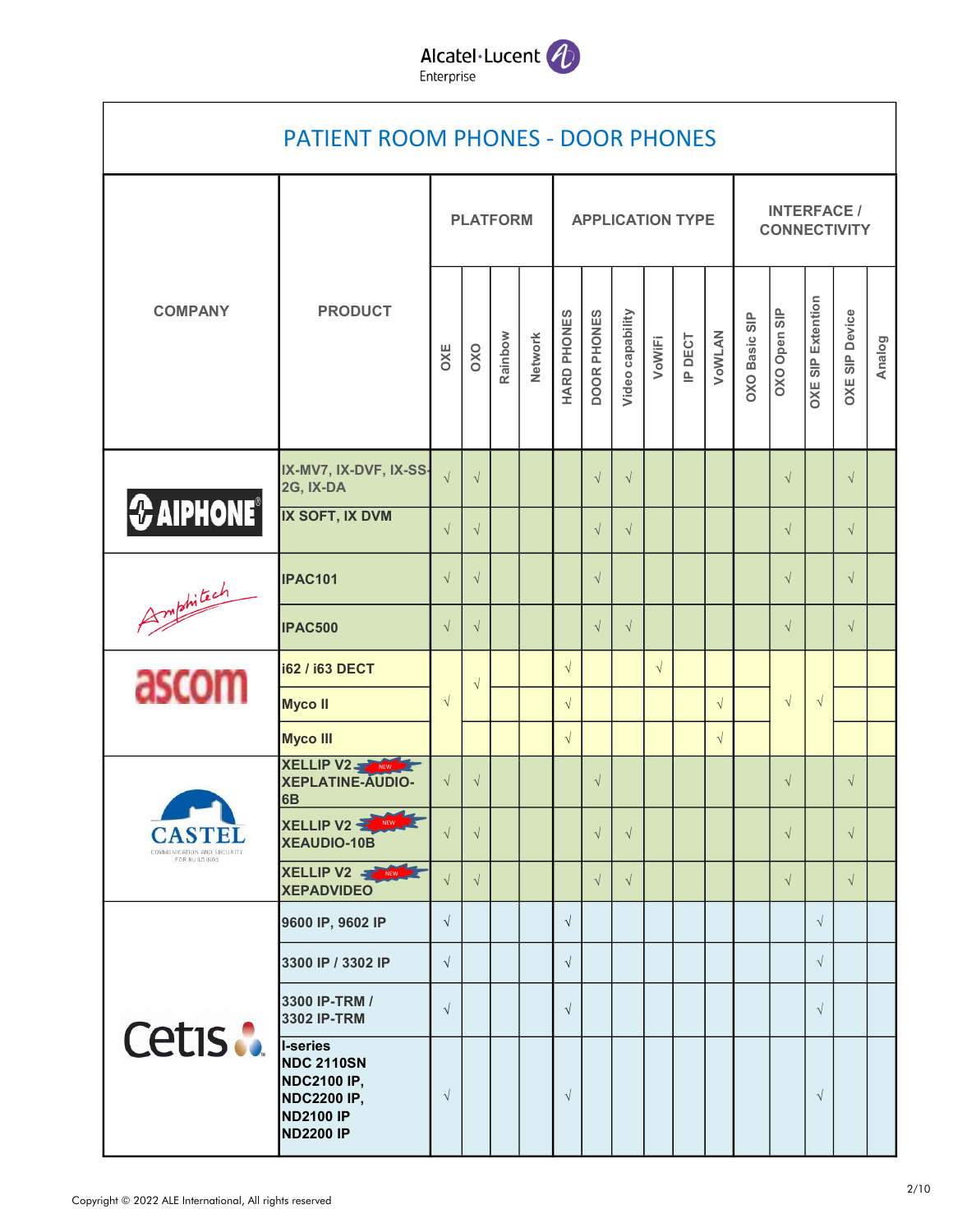

|                                     | <b>PATIENT ROOM PHONES - DOOR PHONES</b>                                                                     |            |            |                 |                |             |                    |                              |            |         |        |               |                                              |                          |                       |            |
|-------------------------------------|--------------------------------------------------------------------------------------------------------------|------------|------------|-----------------|----------------|-------------|--------------------|------------------------------|------------|---------|--------|---------------|----------------------------------------------|--------------------------|-----------------------|------------|
|                                     |                                                                                                              |            |            | <b>PLATFORM</b> |                |             |                    | <b>APPLICATION TYPE</b>      |            |         |        |               | <b>INTERFACE /</b><br><b>CONNECTIVITY</b>    |                          |                       |            |
| <b>COMPANY</b>                      | <b>PRODUCT</b>                                                                                               | OXE        | OXO        | Rainbow         | <b>Network</b> | HARD PHONES | <b>DOOR PHONES</b> | Video capability / Solutions | VoWIFi     | IP DECT | VOWLAN | OXO Basic SIP | OXO Open SIP                                 | <b>OXE SIP Extention</b> | <b>OXE SIP Device</b> | Analog     |
|                                     | <b>E-series</b><br><b>E100 IP -TRM</b><br><b>E200 IP-TRM</b><br>E103 IP<br>E203 IP E100 IP<br><b>E200 IP</b> | $\sqrt{ }$ |            |                 |                | $\sqrt{}$   |                    |                              |            |         |        |               |                                              | $\sqrt{ }$               |                       |            |
| Cetis :                             | <b>M-series</b><br>M100IP-TRM<br><b>M200-TRM</b><br>M103IP / M203IP<br>M100IP / M200IP                       | $\sqrt{ }$ |            |                 |                |             |                    |                              |            |         |        |               |                                              | $\sqrt{ }$               |                       |            |
|                                     | E100, E103                                                                                                   | $\sqrt{ }$ |            |                 |                | $\sqrt{ }$  |                    |                              |            |         |        |               |                                              |                          |                       | $\sqrt{ }$ |
|                                     | <b>Connex IP</b>                                                                                             | $\sqrt{ }$ | $\sqrt{ }$ |                 |                |             | $\sqrt{ }$         |                              |            |         |        |               | $\sqrt{ }$                                   |                          | $\sqrt{ }$            |            |
| <b>MWS#</b>                         | <b>DectAuto - DectAuto</b><br>- Large keys                                                                   | $\sqrt{ }$ | $\sqrt{ }$ |                 |                | $\sqrt{ }$  |                    |                              |            |         |        |               |                                              |                          |                       | $\sqrt{}$  |
| spectralinks                        | <b>Versity Smartphone</b><br><b>Series</b>                                                                   | $\sqrt{ }$ |            |                 |                | $\sqrt{}$   |                    |                              | $\sqrt{ }$ |         |        |               | $\sqrt{ }$                                   | $\sqrt{ }$               |                       |            |
| The World'smart Compa               | <b>WiFi 84-Series</b>                                                                                        | $\sqrt{ }$ | $\sqrt{ }$ |                 |                | $\sqrt{}$   |                    |                              | $\sqrt{ }$ |         |        |               | $\sqrt{ }$                                   | $\sqrt{ }$               |                       |            |
| zenitel<br><b>VINGTOR STENTOFON</b> | TFIE, TFIX, TCIV3,<br><b>TCIV6 Turbine</b>                                                                   | $\sqrt{}$  |            |                 |                |             | $\sqrt{}$          |                              |            |         |        |               |                                              |                          | $\sqrt{}$             |            |
|                                     | <b>ENA 2100 AC</b><br>Amplifier,<br>Loudspeaker                                                              | $\sqrt{ }$ |            |                 |                |             |                    |                              |            |         |        |               | <b>Connected to Zenitel Intercom Turbine</b> |                          |                       |            |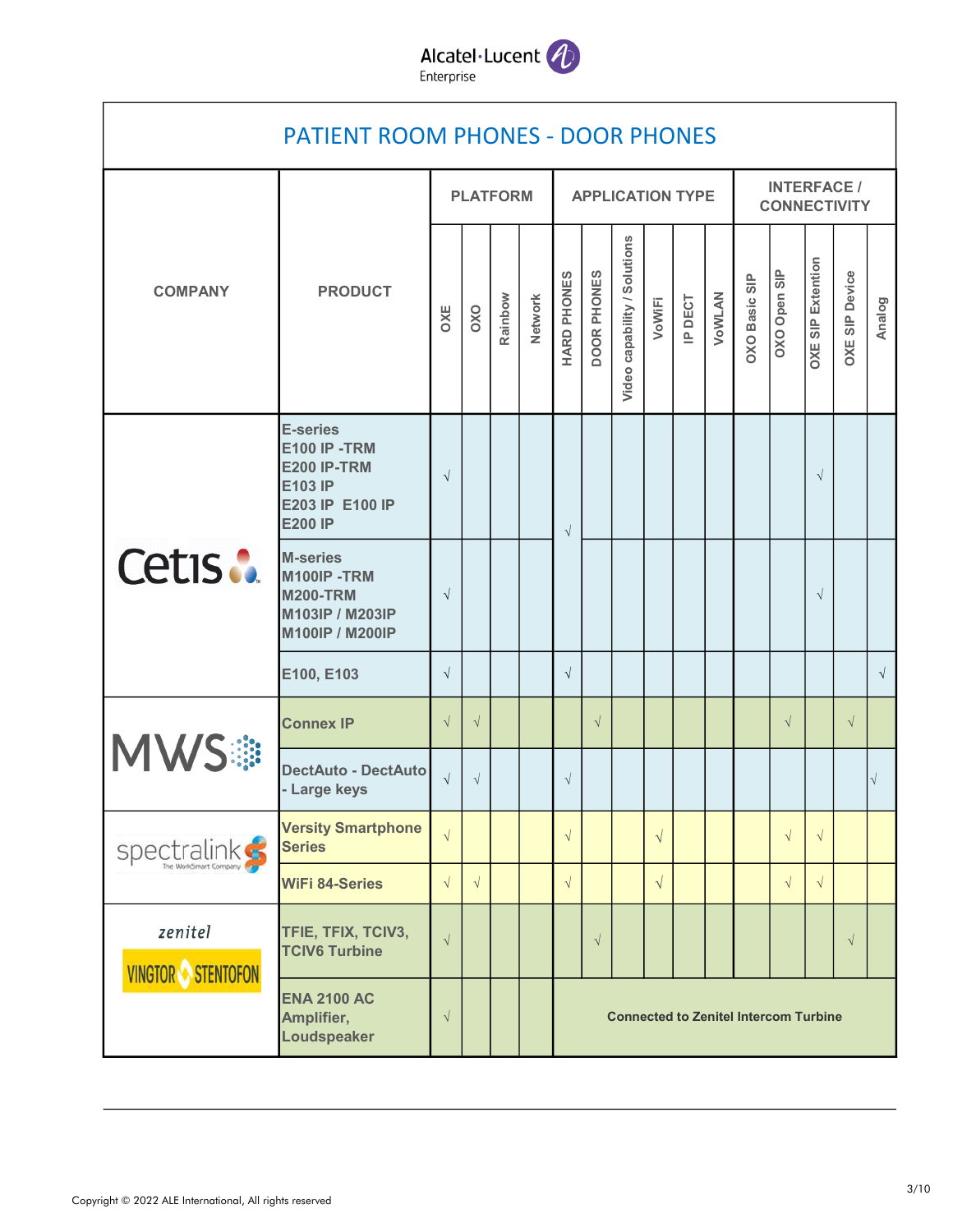

## A2210, A2211 (A) A2310, A2411 (A) A241SDU - DECT for A2411 (A) A1210 (\*), A1310 (A) CMT-A2411 (A) A2100 (A) (\*) A1410, A2220 A2221, A2321, A2421 S2210 (\*), S2211 (A) S2312, S2411(\*), S2110 (A) S241SDU - DECT for S2411 (A) S2100 (A) CMT-S2315 (\*), CMT-S2415 (\*) (A) S341, S342, S541 (A) S2420, S2421 √ │ │ │ │ │ │ │ │ │ │ │ │ │ COMPANY PRODUCT<br>  $\frac{1}{2}$  B  $\frac{1}{2}$  B  $\frac{1}{2}$  B  $\frac{1}{2}$  B  $\frac{1}{2}$  B  $\frac{1}{2}$  B  $\frac{1}{2}$  B  $\frac{1}{2}$  B  $\frac{1}{2}$  B  $\frac{1}{2}$  B  $\frac{1}{2}$  B  $\frac{1}{2}$  B  $\frac{1}{2}$  B  $\frac{1}{2}$  B  $\frac{1}{2}$  B  $\frac{1}{2}$  B  $\frac{1}{2}$  B √ <sup>√</sup> OXO Basic SIP √ √ √ √ PATIENT ROOM PHONES - DOOR PHONES COMPANY PRODUCT PLATFORM APPLICATION TYPE INTERFACE / **CONNECTIVITY** Network<br>
HARD PHONES<br>
DOOR PHONES<br>
Video capability / Solutions<br>
VOWEI<br>
IP DECT<br>
OXO Basic SIP<br>
OXE SIP Extention<br>
OXE SIP Extention<br>
OXE SIP Extention<br>
OXE SIP Device √ √ √ √ √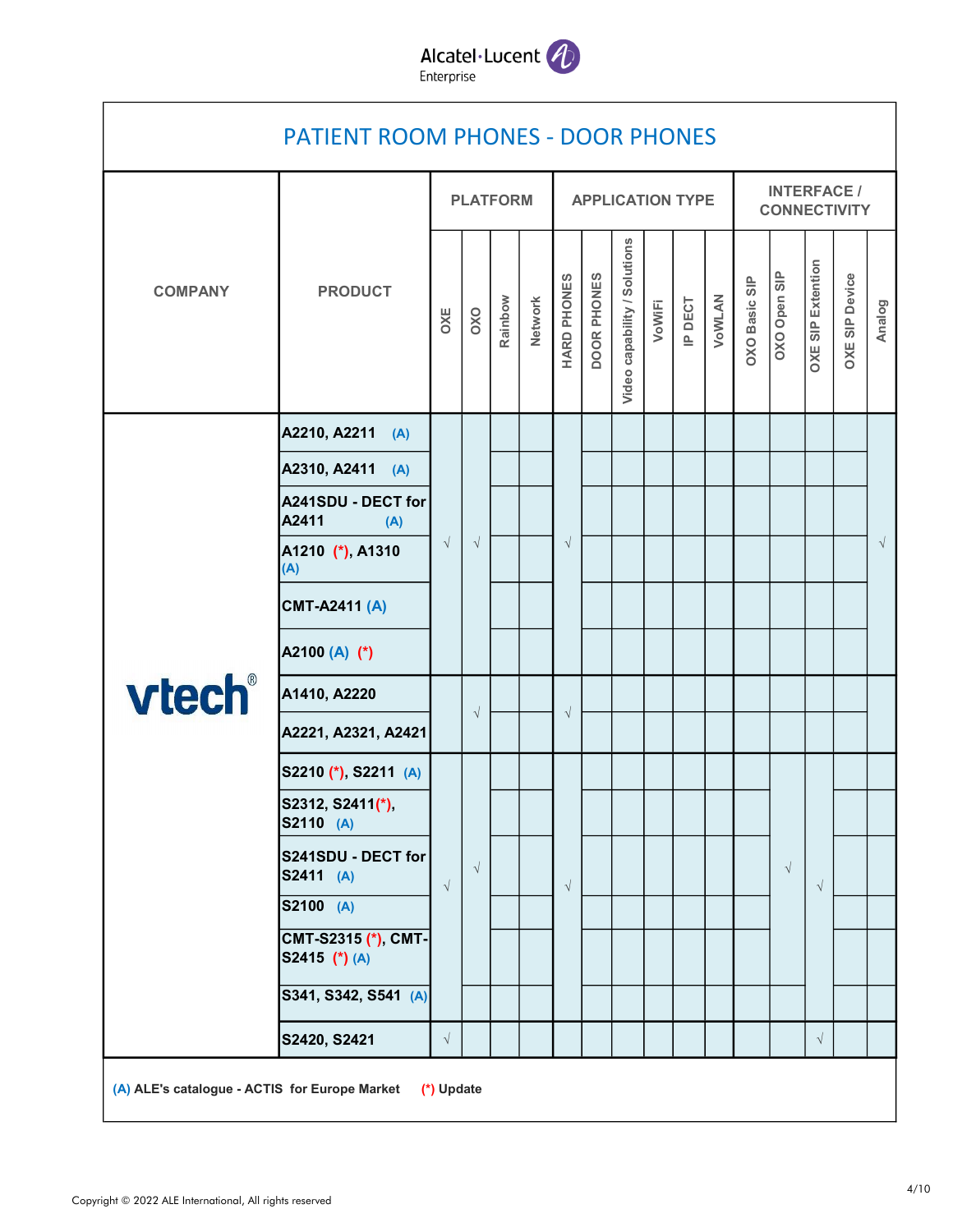

|                   | <b>MOBILITY, RUGGED PHONES</b>                        |            |     |                 |                |             |             |                              |        |                         |        |                      |                                           |                          |                       |        |
|-------------------|-------------------------------------------------------|------------|-----|-----------------|----------------|-------------|-------------|------------------------------|--------|-------------------------|--------|----------------------|-------------------------------------------|--------------------------|-----------------------|--------|
|                   |                                                       |            |     | <b>PLATFORM</b> |                |             |             |                              |        | <b>APPLICATION TYPE</b> |        |                      | <b>INTERFACE /</b><br><b>CONNECTIVITY</b> |                          |                       |        |
| <b>COMPANY</b>    | <b>PRODUCT</b>                                        | OXE        | OXO | Rainbow         | <b>Network</b> | HARD PHONES | DOOR PHONES | Video capability / Solutions | VoWIFI | IP DECT                 | VoWLAN | <b>OXO Basic SIP</b> | OXO Open SIP                              | <b>OXE SIP Extention</b> | <b>OXE SIP Device</b> | Analog |
| CROSSCALL         | <b>Core X4 /Android</b>                               | $\sqrt{ }$ |     | $\sqrt{ }$      |                |             |             |                              |        |                         |        |                      |                                           | WebRTC                   |                       |        |
|                   | <b>TC52 with Rainbow</b>                              | $\sqrt{ }$ |     | $\sqrt{ }$      |                |             |             |                              |        |                         |        |                      |                                           | WebRTC                   |                       |        |
| <b>With ZEBRA</b> | <b>TC52 with WFC</b><br>(Workforce<br><b>Connect)</b> | $\sqrt{ }$ |     |                 |                | $\sqrt{ }$  |             | $\sqrt{ }$                   |        |                         |        |                      |                                           | $\sqrt{ }$               |                       |        |
|                   | <b>TC52 with IPDSP</b>                                | $\sqrt{ }$ |     |                 |                |             |             |                              |        |                         |        |                      |                                           | $\sqrt{ }$               |                       |        |
|                   |                                                       |            |     |                 |                |             |             |                              |        |                         |        |                      |                                           |                          |                       |        |
|                   | TERMINALS - AUDIO, VIDEO CONFERANCING                 |            |     |                 |                |             |             |                              |        |                         |        |                      |                                           |                          |                       |        |
|                   |                                                       |            |     | <b>PLATFORM</b> |                |             |             |                              |        | <b>APPLICATION TYPE</b> |        |                      | <b>INTERFACE /</b><br><b>CONNECTIVITY</b> |                          |                       |        |
| <b>COMPANY</b>    | <b>PRODUCT</b>                                        | OXE        | OXO | Rainbow         | Network        | HARD PHONES | DOOR PHONES | Video capability / Solutions | VoWIFI | IP DECT                 | VoWLAN | OXO Basic SIP        | OXO Open SIP                              | <b>OXE SIP Extention</b> | <b>OXE SIP Device</b> | Analog |

|                | <b>TERMINALS - AUDIO, VIDEO CONFERANCING</b>                                |            |     |                 |         |                            |             |                                    |        |         |        |                      |                                           |                          |                          |        |  |  |
|----------------|-----------------------------------------------------------------------------|------------|-----|-----------------|---------|----------------------------|-------------|------------------------------------|--------|---------|--------|----------------------|-------------------------------------------|--------------------------|--------------------------|--------|--|--|
|                |                                                                             |            |     | <b>PLATFORM</b> |         | <b>APPLICATION TYPE</b>    |             |                                    |        |         |        |                      | <b>INTERFACE /</b><br><b>CONNECTIVITY</b> |                          |                          |        |  |  |
| <b>COMPANY</b> | <b>PRODUCT</b>                                                              | OXE        | OXO | Rainbow         | Network | PHONES<br><b>ARD</b><br>ΞÌ | DOOR PHONES | Solutions<br>capability /<br>Video | VoWIFI | IP DECT | VOWLAN | <b>OXO Basic SIP</b> | OXO Open SIP                              | <b>OXE SIP Extention</b> | <b>SIP Device</b><br>OXE | Analog |  |  |
| <b>poly</b>    | <b>Polycom</b><br><b>RealPresence Trio,</b><br>HDX7000, Group<br>Series 500 | $\sqrt{ }$ |     |                 |         | $\sim$                     |             | $\sqrt{ }$                         |        |         |        |                      |                                           | $\sqrt{ }$               |                          |        |  |  |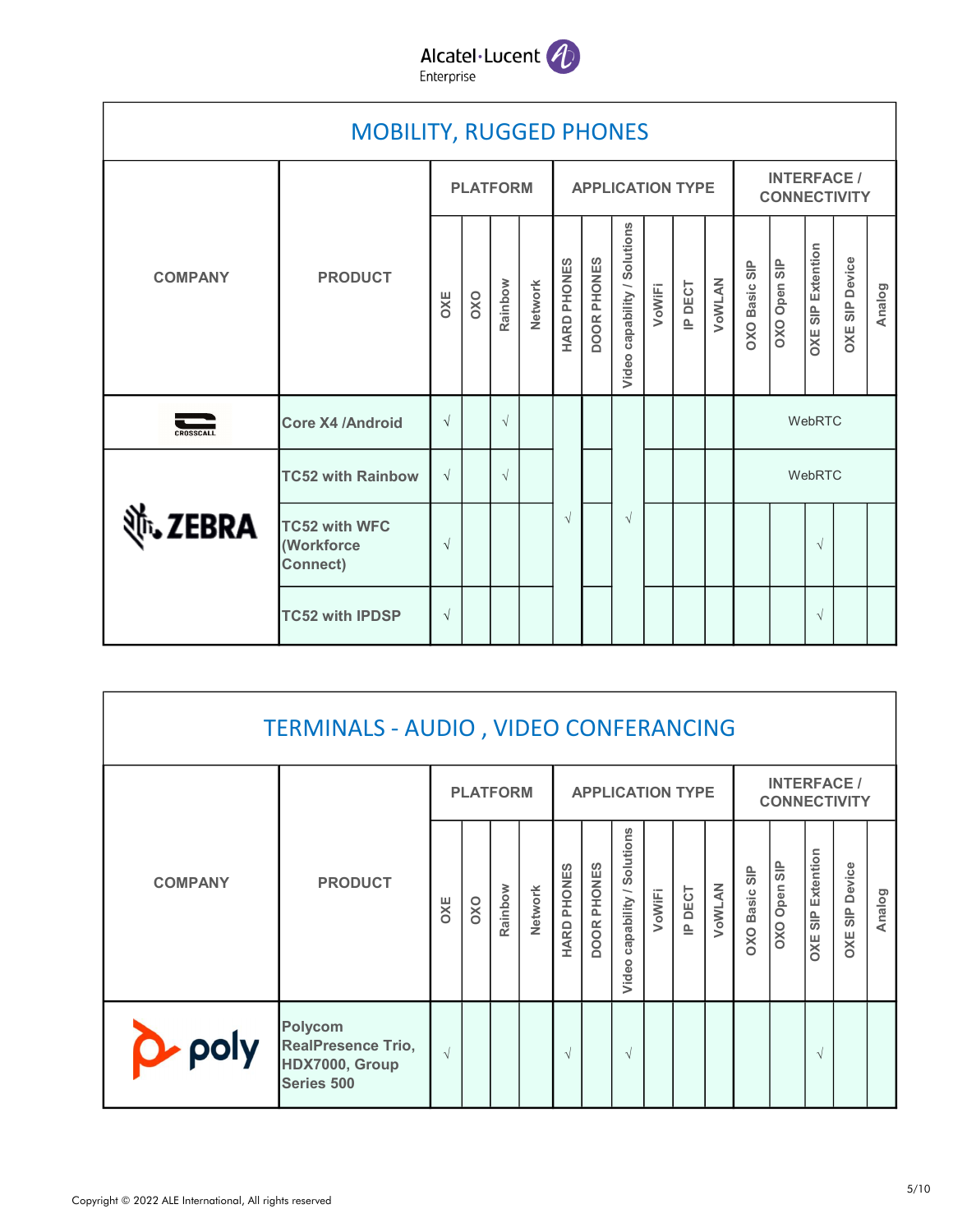#### Alcatel·Lucent 4 Enterprise

**OTHERS** PLATFORM **APPLICATION** TYPE INTERFACE / **COMPANY** PRODUCT **CONNECTIVITY**  $\begin{array}{c|c|c|c|c} \text{OX} & \text{S} & \text{S} & \text{S} & \text{S} & \text{S} & \text{S} & \text{S} & \text{S} & \text{S} & \text{S} & \text{S} & \text{S} & \text{S} & \text{S} & \text{S} & \text{S} & \text{S} & \text{S} & \text{S} & \text{S} & \text{S} & \text{S} & \text{S} & \text{S} & \text{S} & \text{S} & \text{S} & \text{S} & \text{S} & \text{S} & \text{S} & \text{S} & \text{S} &$ Network<br>
WIEL<br>
UBS<br>
Other<br>
Other *sai* Aislelabs Aeroscout protocol Aislelabs Flow  $\|\cdot\|$  |  $\|\cdot\|$  OmniAccess Stellar  $\|\cdot\|$  |  $\|\cdot\|$ OmniAccess Stellar RTLS feed Start Hotspot Cloud WiFi │ │ │ │ │ │ │ OmniAccess Stellar │ √ │ │ √ **NTAMEDI** SMART App **│ │** │ √ Web REST Android **Souro** @ **CARDIWEB** √ Cardiweb √ √ Web REST ds. √ DevStack √ √ Android devstack IOS mapwize √ MapWize │ │ │ │ √ │ │ √ │ √ Mobile-Spot √ √ √ MOBILE-SPOT **Octopus WiFi** │ │ │ │ │ ○mniAccess Stellar │ √ │ │ √ OmniAccess Stellar Rest APIs / HTTPS octopus (n) OmniAccess Stellar  $\vert \sqrt{\vert} \vert \sqrt{\vert} \vert$  WiFi optimization √ √ **7SIGNAL UCOPIA** Ucipia Controler | | | | OmniAccess Stellar | | √ OmniAccess Stellar √ visioglobe Visioglobe √ U √ Wassa √ Web REST Android, Wilco Source √ √ √ **WILCO** iOS Node JS Zoox WiFi │ │ │ │ │ │ OmniAccess Stellar │ √ │ │ √ Rest APIs / HTTPS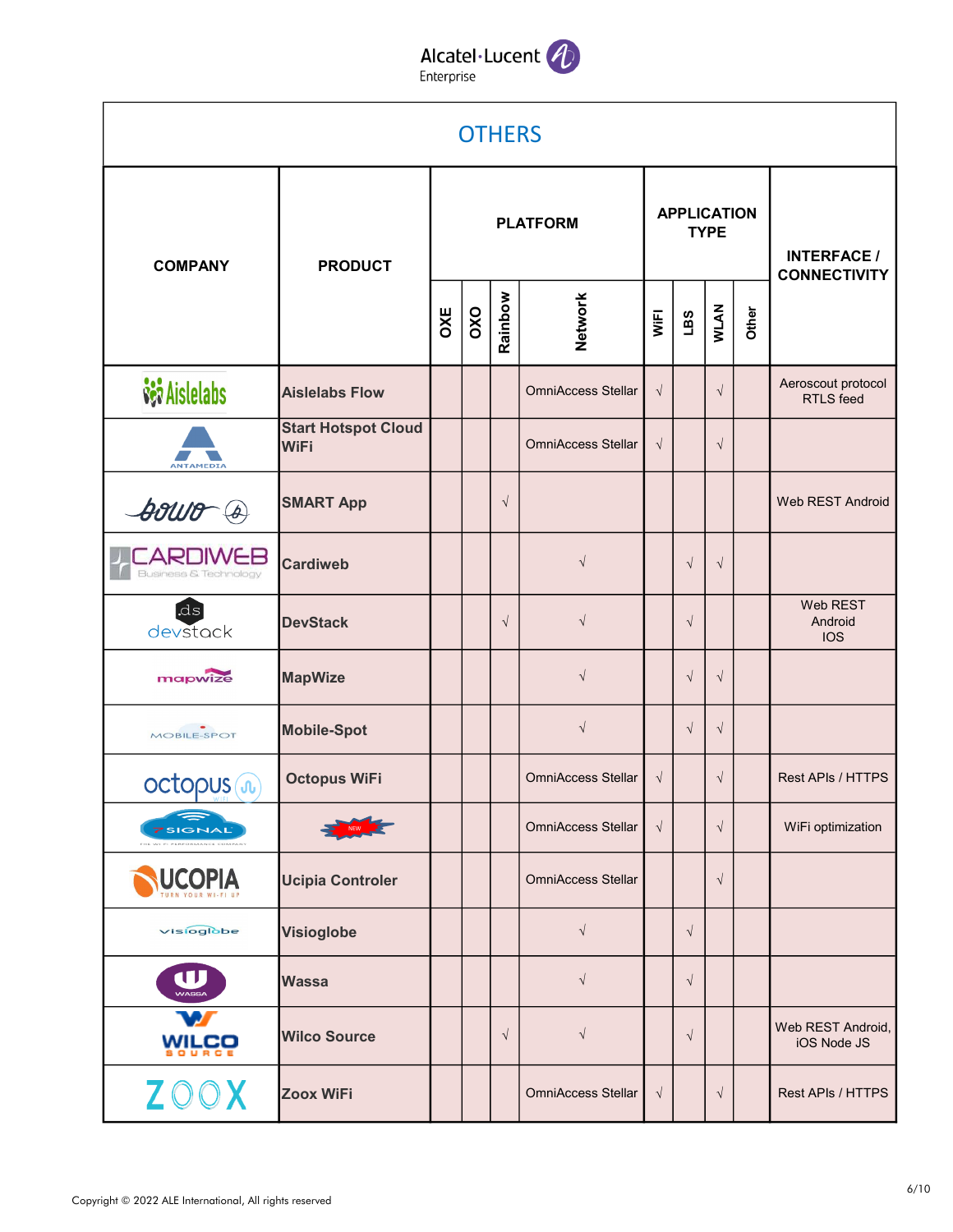

|                                                             | <b>Artificial Intelligence Solutions</b>                |            |                                                                                                                                                                                                                                                                                                                                                                                                                                                                                                                                                                                                                                                                                                                               |         |         |                                   |  |  |  |   |  |                                                                                                                                                                    |  |  |  |
|-------------------------------------------------------------|---------------------------------------------------------|------------|-------------------------------------------------------------------------------------------------------------------------------------------------------------------------------------------------------------------------------------------------------------------------------------------------------------------------------------------------------------------------------------------------------------------------------------------------------------------------------------------------------------------------------------------------------------------------------------------------------------------------------------------------------------------------------------------------------------------------------|---------|---------|-----------------------------------|--|--|--|---|--|--------------------------------------------------------------------------------------------------------------------------------------------------------------------|--|--|--|
|                                                             |                                                         |            |                                                                                                                                                                                                                                                                                                                                                                                                                                                                                                                                                                                                                                                                                                                               |         |         |                                   |  |  |  |   |  | <b>COMMENT</b><br>Natural language<br>processing<br>High-performance<br>based on IA<br>VMS Analog<br><b>NMC / V24</b><br>Trunk<br>MGS<br>$rac{p}{s}$<br>$\sqrt{ }$ |  |  |  |
| <b>COMPANY</b>                                              | <b>PRODUCT</b>                                          | OXE        | OXO                                                                                                                                                                                                                                                                                                                                                                                                                                                                                                                                                                                                                                                                                                                           | Rainbow | Network | <b>APPLICATION</b><br><b>TYPE</b> |  |  |  | Y |  |                                                                                                                                                                    |  |  |  |
| <b>NMELIA</b>                                               | <b>Conversational</b><br><b>Artificial Intelligence</b> | $\sqrt{}$  |                                                                                                                                                                                                                                                                                                                                                                                                                                                                                                                                                                                                                                                                                                                               |         |         |                                   |  |  |  |   |  |                                                                                                                                                                    |  |  |  |
| <b>WHISPEAK</b><br>VOICE BIOMETRIC SOLUTION                 | <b>Voice biometrics</b>                                 | $\sqrt{}$  |                                                                                                                                                                                                                                                                                                                                                                                                                                                                                                                                                                                                                                                                                                                               |         |         |                                   |  |  |  |   |  |                                                                                                                                                                    |  |  |  |
|                                                             |                                                         |            |                                                                                                                                                                                                                                                                                                                                                                                                                                                                                                                                                                                                                                                                                                                               |         |         |                                   |  |  |  |   |  |                                                                                                                                                                    |  |  |  |
| <b>COMPANY</b>                                              | <b>PRODUCT</b>                                          |            | <b>PLATFORM</b><br><b>INTERFACE-</b><br><b>CONNECTIVIT</b><br>Conversational<br><b>HTTP/HTTPS</b><br>Agent<br>Voice biometrics<br>speaker recognition,<br>authentication<br>PMS - CMS - CAS -e-Concierge<br><b>APPLICATION</b><br><b>PLATFORM</b><br><b>INTERFACE / CONNECTIVITY</b><br><b>TYPE</b><br>AHL/TCP-IP<br>CDR / V24<br>/FTP / XML IP<br>e-Concierge<br>CAS/CMS<br>Rainbow<br>Network<br><b>OHL/OLD</b><br>Gateway<br>OXO<br>PMS<br>$\sqrt{ }$<br>$\sqrt{ }$<br>$\sqrt{ }$<br>$\sqrt{}$<br>$\sqrt{ }$<br>$\sqrt{}$<br>$\sqrt{ }$<br>$\sqrt{}$<br>$\sqrt{ }$<br>$\sqrt{ }$<br>$\sqrt{ }$<br>$\sqrt{ }$<br>$\sqrt{ }$<br>$\sqrt{}$<br>$\sqrt{ }$<br>$\sqrt{ }$<br>$\sqrt{ }$<br>$\sqrt{}$<br>$\sqrt{ }$<br>$\sqrt{ }$ |         |         |                                   |  |  |  |   |  |                                                                                                                                                                    |  |  |  |
|                                                             |                                                         | <b>DXC</b> |                                                                                                                                                                                                                                                                                                                                                                                                                                                                                                                                                                                                                                                                                                                               |         |         |                                   |  |  |  |   |  |                                                                                                                                                                    |  |  |  |
|                                                             | <b>Alwin Pro Care</b>                                   |            |                                                                                                                                                                                                                                                                                                                                                                                                                                                                                                                                                                                                                                                                                                                               |         |         |                                   |  |  |  |   |  |                                                                                                                                                                    |  |  |  |
| <b>SOFTWARE &amp; CONSULTING</b>                            | <b>AlwinPro UC-</b><br><b>Analytics</b>                 |            |                                                                                                                                                                                                                                                                                                                                                                                                                                                                                                                                                                                                                                                                                                                               |         |         |                                   |  |  |  |   |  |                                                                                                                                                                    |  |  |  |
| <b>GT27</b>                                                 | <b>GT Hotelium</b>                                      |            |                                                                                                                                                                                                                                                                                                                                                                                                                                                                                                                                                                                                                                                                                                                               |         |         |                                   |  |  |  |   |  |                                                                                                                                                                    |  |  |  |
| *PMS = Property Management System                           |                                                         |            |                                                                                                                                                                                                                                                                                                                                                                                                                                                                                                                                                                                                                                                                                                                               |         |         |                                   |  |  |  |   |  |                                                                                                                                                                    |  |  |  |
| *CMS = Call Management System, CAS = Call Accounting System |                                                         |            |                                                                                                                                                                                                                                                                                                                                                                                                                                                                                                                                                                                                                                                                                                                               |         |         |                                   |  |  |  |   |  |                                                                                                                                                                    |  |  |  |

For further details of actual tests performed, make reference to "The Inter-working Report". The certificate is valid for a term of two (2) years from the date of compatibility, or until the Partner issues a new version of such product (incorporating new features or functionality), or until Alcatel-Lucent issues a new version of such ALE International product (incorporating new features or functionality), whichever first occurs. For further generic question about DSPP and its partnerships, please email us to dspp@al-enterprise.com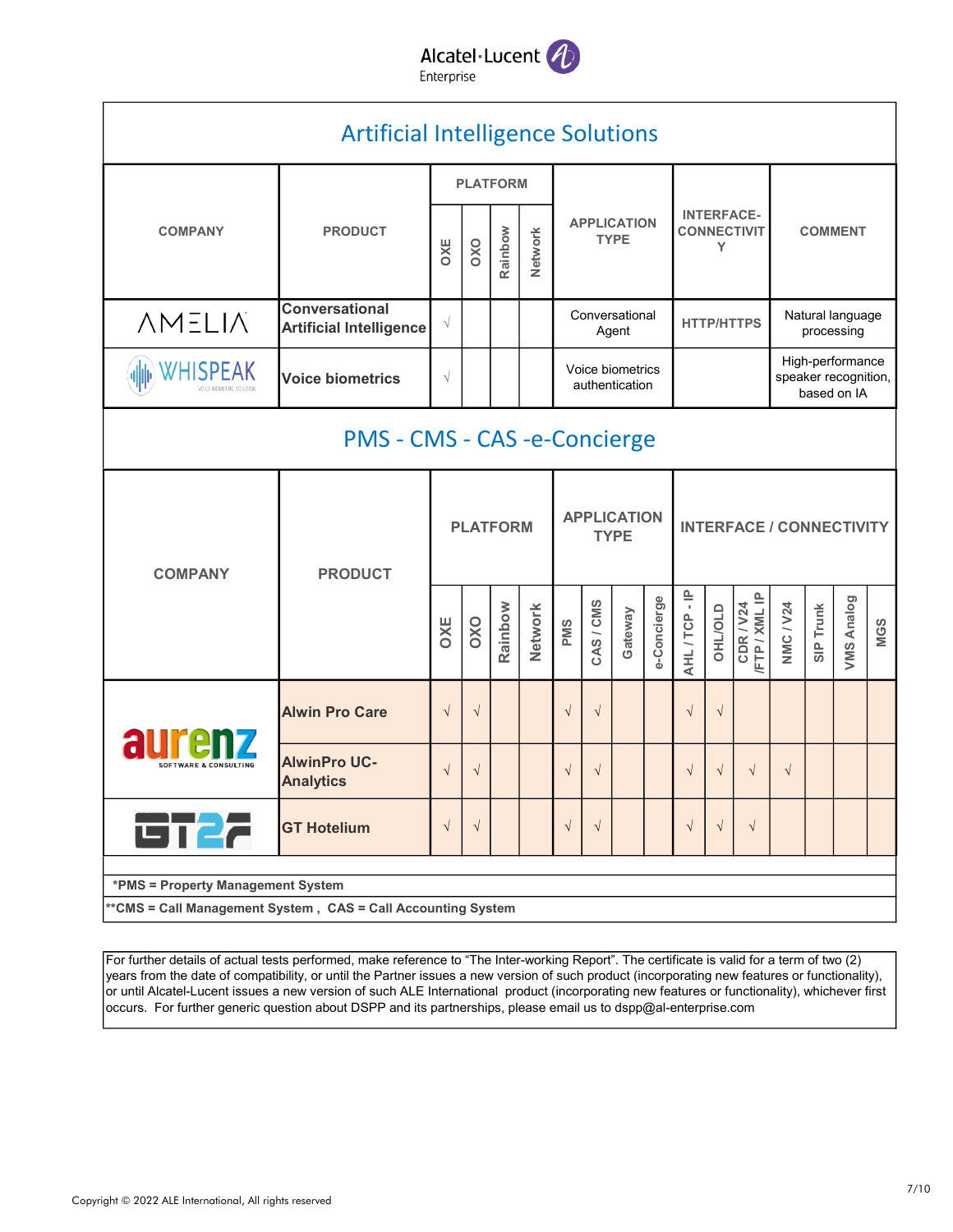

|                                              | Other 3rd party solutions for HEALTHCARE (no longer supported)                                                              |            |                 |  |  |                                  |                |  |  |  |  |  |  |  |
|----------------------------------------------|-----------------------------------------------------------------------------------------------------------------------------|------------|-----------------|--|--|----------------------------------|----------------|--|--|--|--|--|--|--|
| <b>COMPANY</b>                               | <b>PRODUCT</b>                                                                                                              |            | <b>PLATFORM</b> |  |  | <b>SOLUTION TYPE</b>             | <b>COMMENT</b> |  |  |  |  |  |  |  |
| <b>AEI</b>                                   | <b>VM2100-SLT,</b><br><b>SSP 9210 SSM,</b><br><b>SLN 1103,</b><br><b>SSP-2210-SLT,</b><br><b>SGR-8206-SMK</b>               | $\sqrt{ }$ |                 |  |  | SIP HardPhones                   |                |  |  |  |  |  |  |  |
| <b>Communications</b>                        | <b>AGR-8206-SMK,</b><br><b>ALN 5103, ASP</b><br>6110S/6210S                                                                 | $\sqrt{}$  |                 |  |  | Analog HardPhones                |                |  |  |  |  |  |  |  |
| <b>ALARM IT FACTORY</b>                      | <b>Alarm Control</b><br><b>Center</b>                                                                                       | $\sqrt{ }$ |                 |  |  | <b>Notification Server</b>       |                |  |  |  |  |  |  |  |
| <b>ATT (Audio Text</b><br><b>Telecom AG)</b> | <b>AMX</b>                                                                                                                  | $\sqrt{ }$ |                 |  |  | <b>Notification Server</b>       |                |  |  |  |  |  |  |  |
| <b>ATLINKS</b>                               | <b>Temporis 10, 380,</b><br>Temporis 580,<br><b>Temporis 100, 150</b>                                                       | $\sqrt{ }$ |                 |  |  | <b>SIP HardPhones</b>            |                |  |  |  |  |  |  |  |
|                                              | <b>Temporis IP 80</b>                                                                                                       | $\sqrt{ }$ | $\sqrt{ }$      |  |  | <b>SIP Intercom</b>              |                |  |  |  |  |  |  |  |
| <b>AXINITE</b>                               | TAXINITE                                                                                                                    |            | $\sqrt{}$       |  |  | Accounting                       |                |  |  |  |  |  |  |  |
| <b>BITTEL</b>                                | HA9888(62)TSD-IP,<br>HA9888(77)TSD-IP,<br>HA9888(7713)TSD-<br>IP,<br>HA9888TSD-IP,<br>HA9888(20)TSD-IP,<br>HA9888(60)TSD-IP | $\sqrt{}$  |                 |  |  | <b>SIP HardPhones</b>            |                |  |  |  |  |  |  |  |
| <b>BLUELINEA</b>                             | <b>BlueHub</b>                                                                                                              | $\sqrt{}$  |                 |  |  | <b>Notification Server</b>       |                |  |  |  |  |  |  |  |
| <b>CIEME</b>                                 | <b>InfoServ Health</b>                                                                                                      | $\sqrt{ }$ | $\sqrt{}$       |  |  | <b>CAS</b>                       |                |  |  |  |  |  |  |  |
| <b>Cyberdata</b>                             | <b>Talk back Speaker</b>                                                                                                    | $\sqrt{ }$ | $\sqrt{ }$      |  |  | <b>SIP Emergency</b><br>Terminal |                |  |  |  |  |  |  |  |

I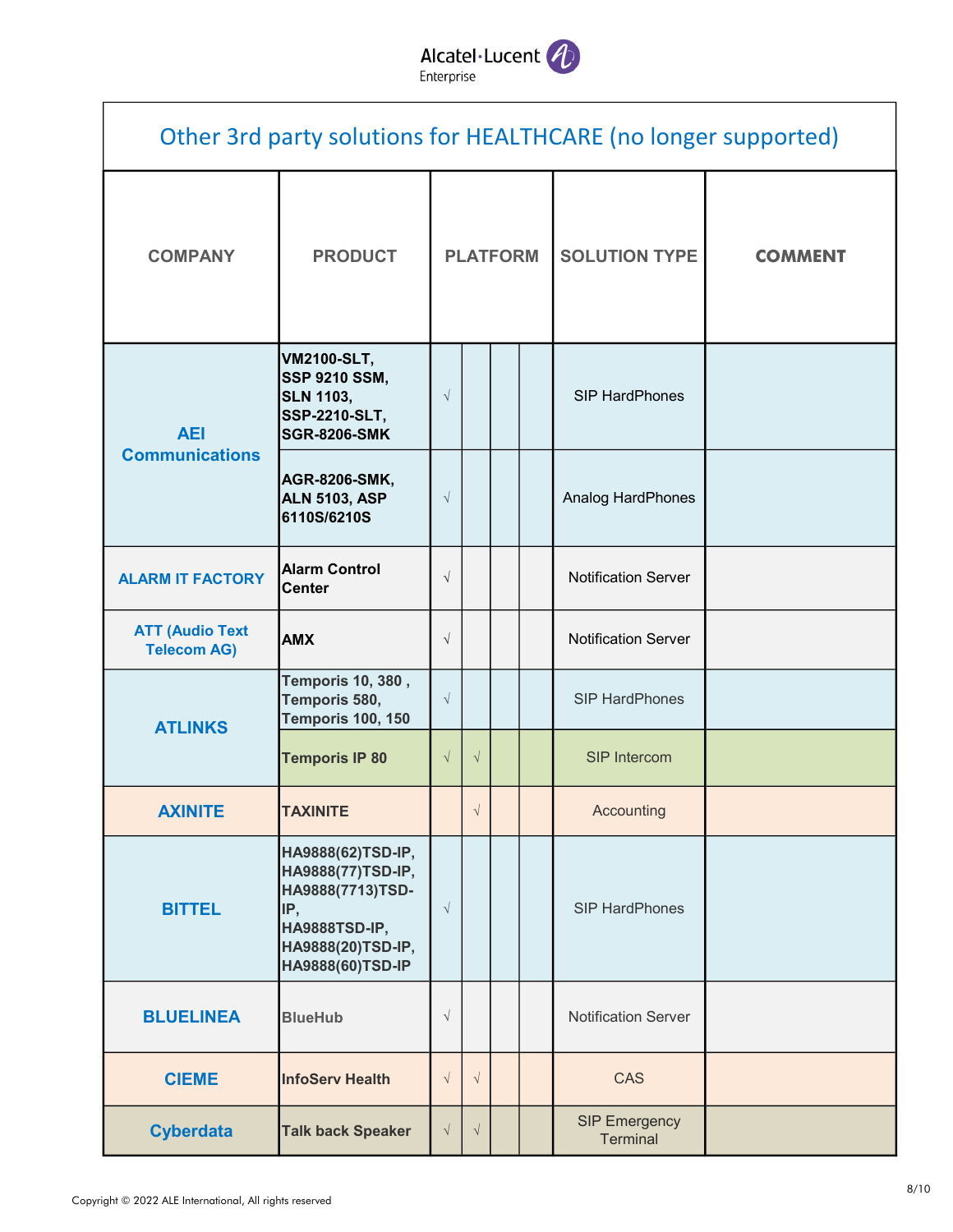Alcatel·Lucent

|                                                   |                                                                                                                            |           |                 |         |         | Other 3rd party solutions for HEALTHCARE (no longer supported) |                |  |  |
|---------------------------------------------------|----------------------------------------------------------------------------------------------------------------------------|-----------|-----------------|---------|---------|----------------------------------------------------------------|----------------|--|--|
| <b>COMPANY</b>                                    | <b>PRODUCT</b>                                                                                                             |           | <b>PLATFORM</b> |         |         | <b>SOLUTION TYPE</b>                                           | <b>COMMENT</b> |  |  |
|                                                   |                                                                                                                            | OXE       | OXO             | Rainbow | Network |                                                                |                |  |  |
| <b>COTELL</b>                                     | <b>Fuego SlimStation</b><br>FG1066IP(1S/2S),<br><b>Fuego SlimStation</b><br>FG1088IP(1S/2S)                                | $\sqrt{}$ |                 |         |         | <b>SIP HardPhones</b>                                          |                |  |  |
|                                                   | <b>Fuego SmartStation</b><br>FG1088A(1S)SP<br><b>Fuego SmartStation</b><br><b>Cordless Analog</b><br><b>FG1088AW(1S)SP</b> | $\sqrt{}$ |                 |         |         | Analog HardPhones                                              |                |  |  |
| <b>Fitre</b>                                      | <b>CTASVoice</b>                                                                                                           | $\sqrt{}$ |                 |         |         | <b>SIP Phone</b>                                               |                |  |  |
| <b>QUONEX (Eiffage</b><br><b>Energie Reseaux)</b> | <b>SIALERT Localise</b>                                                                                                    | $\sqrt{}$ |                 |         |         | SIP SoftPhone                                                  |                |  |  |
| <b>IBERNEX</b>                                    | <b>HelpNex</b>                                                                                                             | $\sqrt{}$ | $\sqrt{}$       |         |         | <b>Notification Server</b>                                     |                |  |  |
| <b>LINCOR</b>                                     | <b>MediVista</b>                                                                                                           |           | $\sqrt{}$       |         |         | <b>Notification Server</b>                                     |                |  |  |
| <b>NOVXTEL</b>                                    | <b>Hospitality.Net</b>                                                                                                     | $\sqrt{}$ |                 |         |         | PMS, SIP Gateway<br>for Hospitality<br><b>Services</b>         |                |  |  |
| <b>OptiFlows</b>                                  | <b>SURICAT</b>                                                                                                             | $\sqrt{}$ | $\sqrt{ }$      |         |         | <b>Notification Server</b>                                     |                |  |  |
| <b>SLIT!</b>                                      | <b>Novacom</b>                                                                                                             | $\sqrt{}$ |                 |         |         | <b>CAS</b>                                                     |                |  |  |